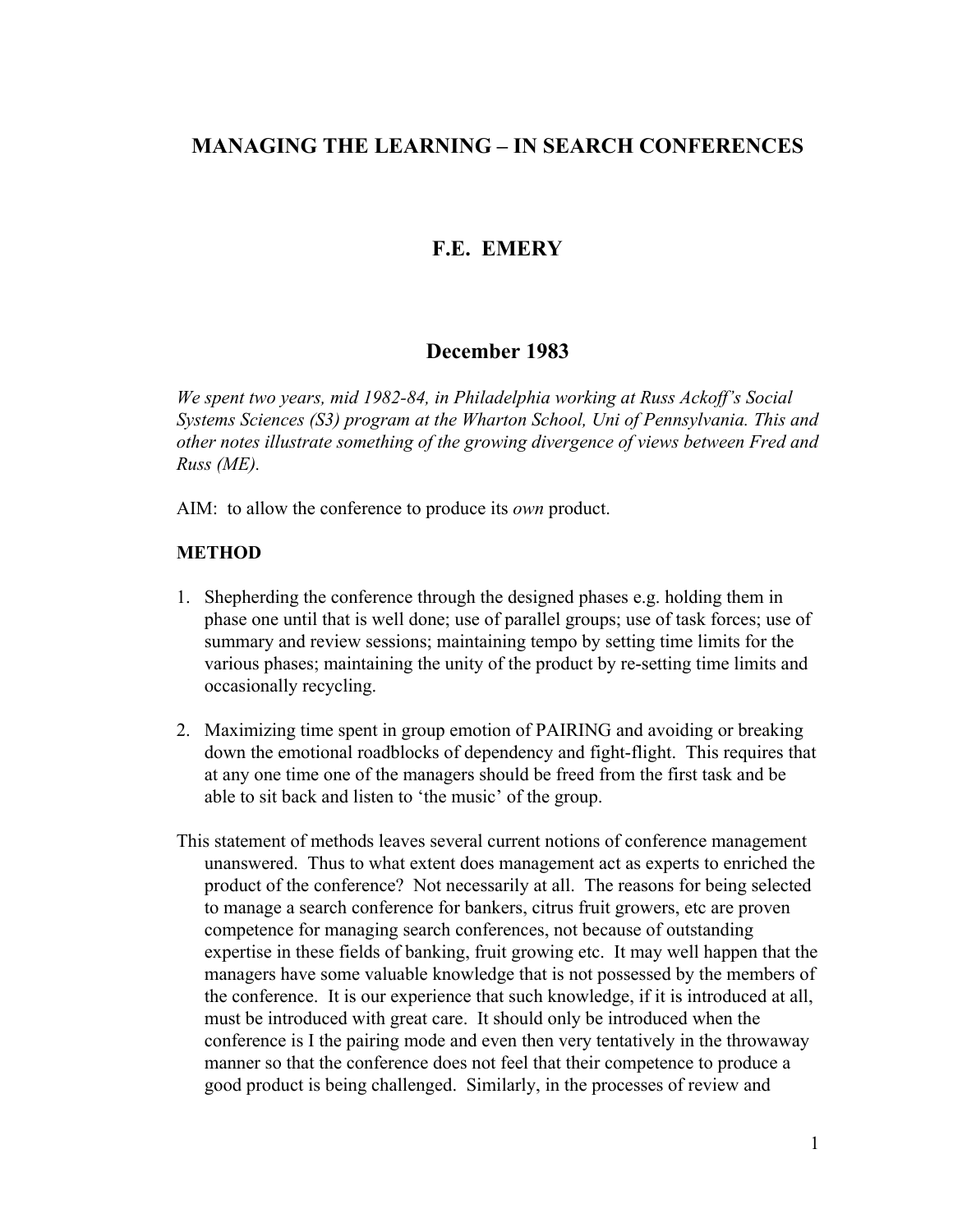summary and final report preparation the managers must lean over backwards to avoid inserting their ideas. The conference members must have every reason to believe that it is their ideas that are being summarized and their views that are being reported.

Second, to what extent are the managers *facilitators*? They do facilitate the overall process by the structuring and restructuring of the work. However, if they are forced to facilitate in the discussion process of the plenary or sub-group sessions it is a sure sign that the conference is getting bogged down in fight-flight or trying to escape into dependency. Such efforts at facilitation will only worsen the situation. A solution can only be found be re-structuring the work process e.g. go to plenary or go to groups.

# **REFLECTIONS ON MONDAY 14 December 1983 "Interventions, when and how"**

- I endorse Hasan's statement that 'any intervention by the conference managers is profoundly manipulative' and I think they will be seen as such by the conferences.
- In my previous note I failed to make this explicit a major short coming. Jamshid made two suggestions for coping with the problem that fully accord with my experience:
	- a. If it is so happens that a conference manager has resources that could be valuable to the conferences he should wait till he is invited to contribute (Trying to the patience of us 'know all professors' but I presume that he did not mean to exclude the tactic of dropping a hint of your 'resourcefulness' to some conference or other during chit-chat over coffee).
	- b. If you are lucky enough to be invited to give an input try to give it in the form of some example of what others have done. In this way you make it easier for the advice to be rejected without eliciting a challenge to your primary competence as a conference manager.
- Russ agreed with the second idea but went on to say that if he did not have an actual experience that was relevant he was perfectly happy to confabulate same and invent appropriate statistics (referring in passing to *Ackoff's Fables*). I should hope that S-cubers do not gain notoriety for such practices of intervention.
- However, Russ gave two examples of how the initiation of an intervention might sometimes be legislated: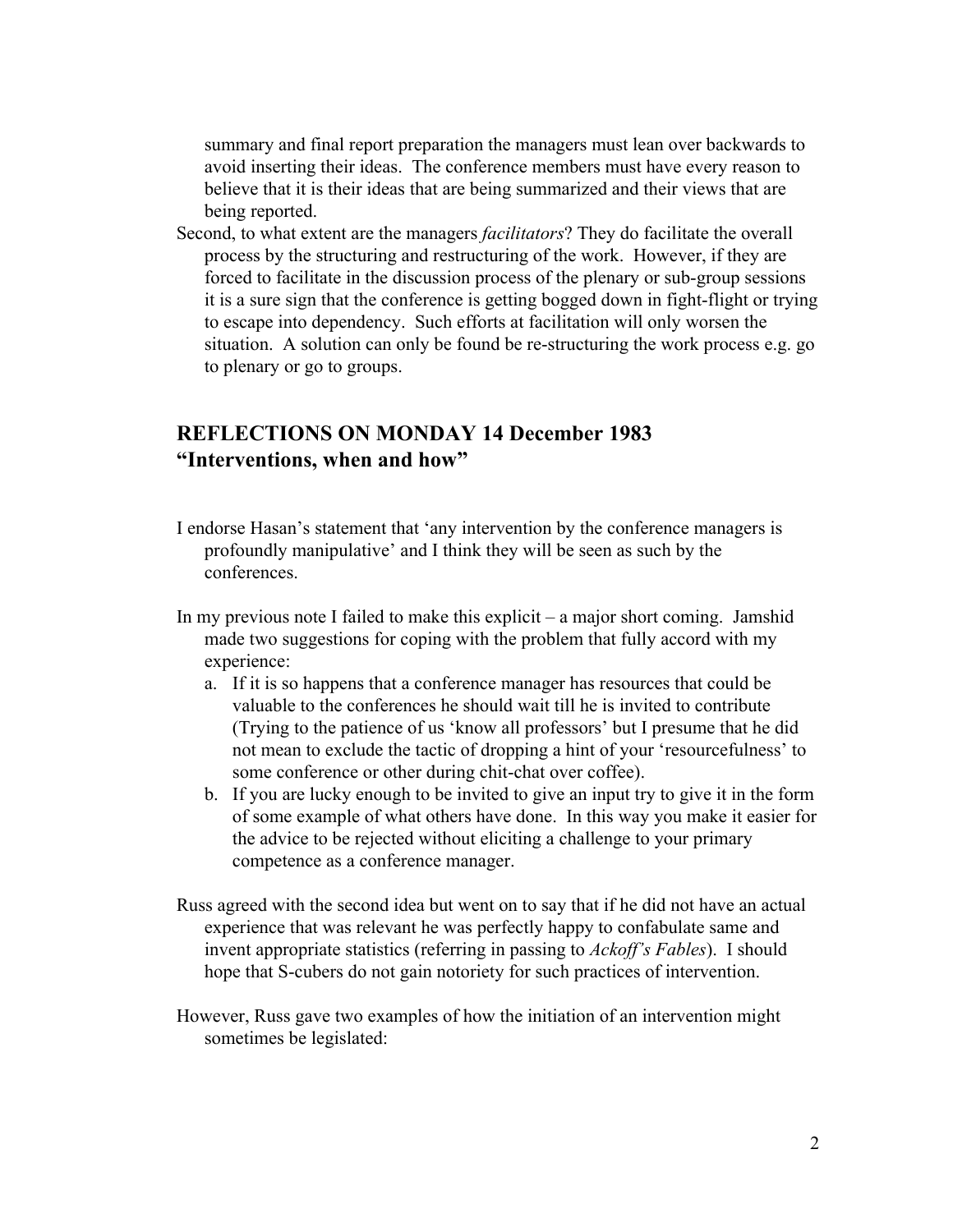- a. To clarify meanings or to question apparent cover ups. I don not agree that this is legitimated by supposed superiority of college professors in the art of clear thinking (I have attended too many faculty meetings in too many universities). In so far as such interventions are legitimate it is because the conference managers, as well as the conferences, have accepted the joint responsibility for producing a product that will took good in the eyes of the reference group – the community or organisation for whom they are doing the searching. In this context it is legitimate to ask such question as, "Won't that formulation confuse others?"
- b. Protecting 'creative' contributions. Some of these contributions may only be creative in your context. Nevertheless, it is legitimate to protect contributions by making sure they are recorded on the wall charts and by referring back to them at appropriate moments. If they continue to be ignored then that is that, according to my doctrine – both Wlad and Russ suggested, as I heard them, that they would press on heedlessly.
- Jotting down these notes interfered with my perception of what Hasan was saying about actors but my position is that managers *cannot* assume that they have all of the rights of the conferences to engage in and initiate debated (after all, at the end of the conference we managers can pick up the tab and walk away).

# **RLA 28 December 1983**

Sorry I can't be here today, but A-B thinks it needs me in St. Louis.

The intent of today's Busch Centre session is to give the students a chance to be heard. The faculty could easily continue the debate and monopolize the conversation. I hope this won't happen. But I feel compelled to comment on some things that have been said and written since the last meeting because I believe it could be dangerous to leave them unchallenged.

As Fred noted in his memo, I believe in fabricating stories, an activity Fred apparently disapproves of on moral grounds. His moral judgement is based on the assumption that I present these fabrications as facts. He should know better since I've published many of them as "fables". Most of these have some basis in fact, but this is irrelevant because they are stories that *ought to be true*. They make important morals. The stories are not evidence in support of the validity of the morals, but illuminations of them. The morals are justified by common experience.

If Fred knows of a more effective way of making the kind of points my fables make, I wish he would share it with us.